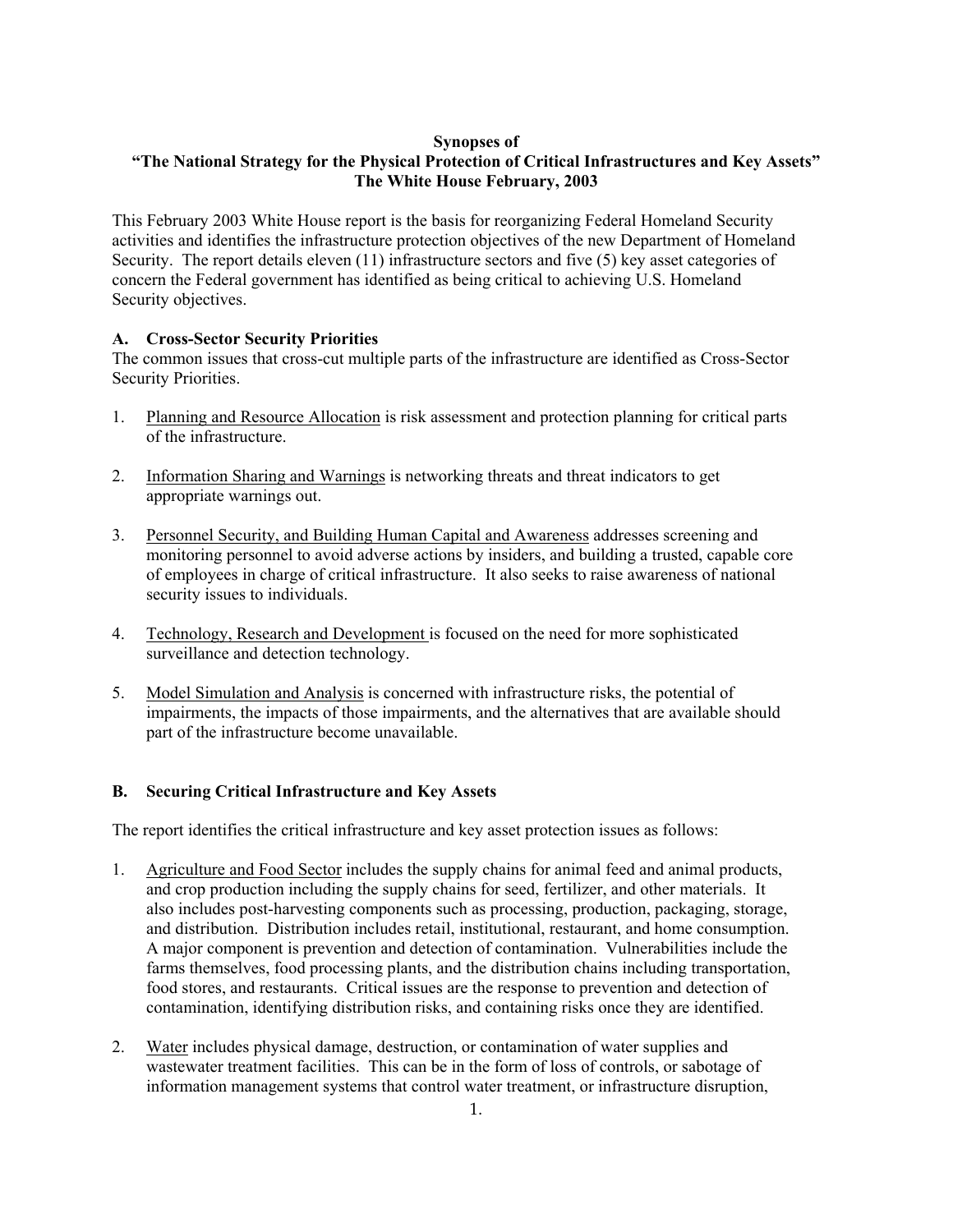including pipelines, tankage, and pumping stations. Vulnerabilities are the supply sources, reservoirs, aquifers, etc. The need to establish monitoring and analysis capabilities is identified as are the need for plans for emergency response should a threat or actual contamination occur. It also establishes awareness of water's interdependence with other critical industries and activities.

- 3. Public Health has as its primary issue: contamination. Exposure of the public or emergency responders can lead to contamination of the public health infrastructure, or it could be directly targeted or compromised by mishandling of patients. Vulnerabilities include security of health care facilities, pharmaceutical supplies, and protection of medical staff. On a larger scale, dealing with public health epidemics and isolation of parts of the general population must be addressed. The challenges include communication and planning to handle large numbers of contaminated or ill people, isolating them and protecting the facilities and health care workers from contamination. Protecting and decentralizing medical and drug supplies is also key.
- 4. Emergency Services includes fire, rescue, emergency medical, and law enforcement organizations and their people responding to CBR (chemical, biological, radiological) agents. Initiatives already identified are: interoperability of communication systems, redundancy of communication networks, protection of facilities and equipment associated with emergency response, protection of emergency responders, training exercises and planning, mutual aid among local jurisdictions, and capability to link up with appropriate Federal resources.
- 5. Defense Industrial Base includes security of military bases and military contractors at all levels. Key issues are security of the physical property and surety of the Federal and private employees in these facilities. Concerns relate to military installation operation, maintenance, manufacturing of critical military goods, storage and transport of military goods, and security of the industry base that provides these goods.
- 6. Telecommunications includes all public and private communication assets, including the public network infrastructure, the internet, and private enterprise networks. Physically these are the telecommunication centers, transmission towers, relay towers, fiber optic cables, antennae, and other communication equipment that form the telecommunication infrastructure for voice and data. The priority here is service reliability and security. Concerns to be addressed are the vulnerability of facilities and transmission equipment, personnel surety, and capability for alternate telecommunication routing through the existing telecommunication architecture.
- 7. Energy concerns are associated with the continuity of production of electric power, which affects all sectors of the economy and nearly all of the infrastructure. The concerns here are loss of power plants, substations, transmission lines, or interruption of fuel supply. Vulnerabilities needing to be addressed include: physical plant and transmission security, stockpiling of critical components, and evaluation of system restoration and recovery after attack. A subset of the concerns are the fuel transportation distribution network vulnerably which includes: ports and terminals, pipelines, refineries, processing plants, and storage and pumping stations much of which are addressed under Transportation. Physical security and personnel surety are a large component of the energy security. Restoration after attacks and alternate energy supply capability are part of recovery concerns. Nuclear energy is identified separately in the "Protection of Key Assets" category.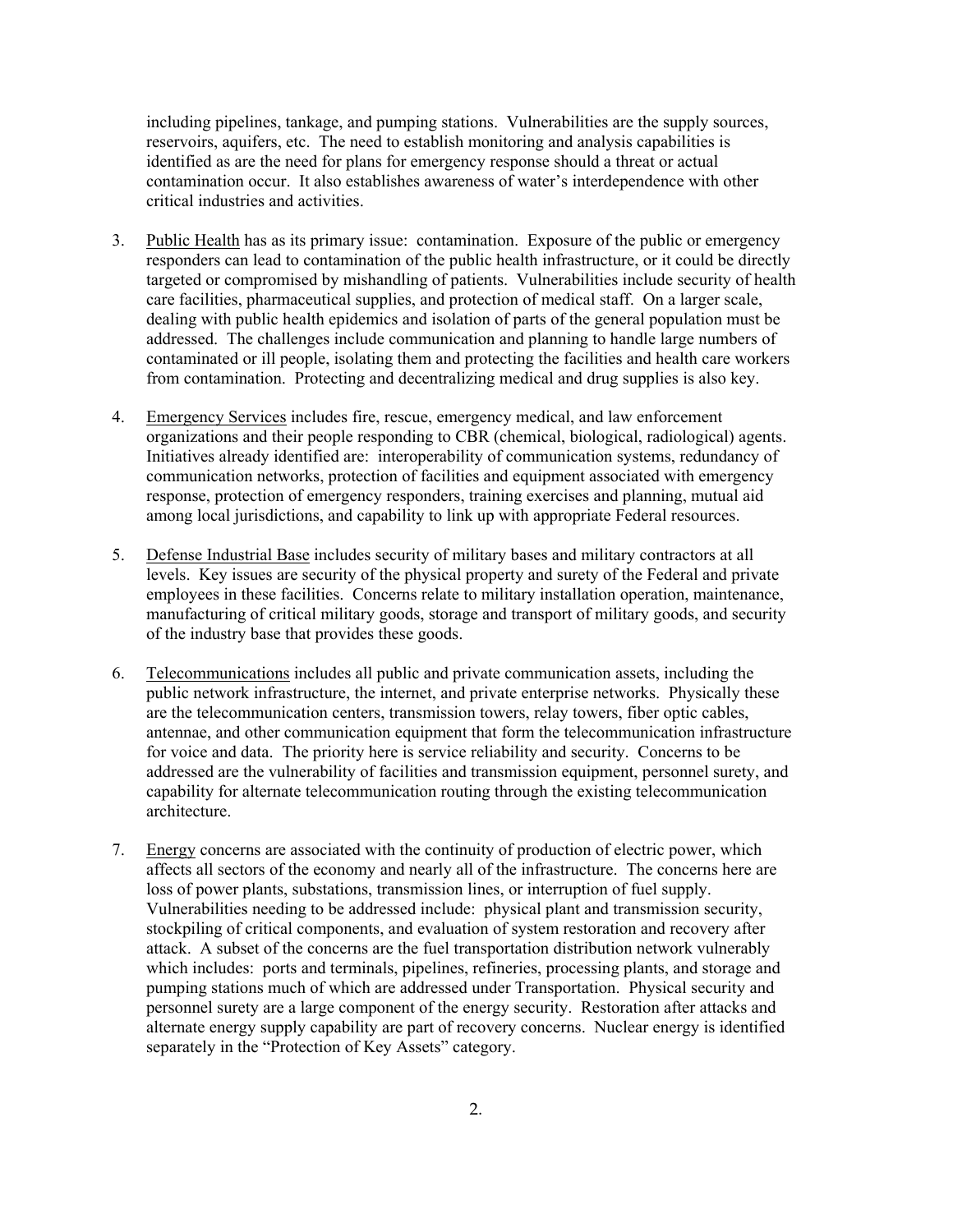- 8. Transportation includes aviation, rail, highway, trucking, pipelines, and maritime operations. Physical plant and component security is paramount for airports, rail stations, marine ports, fuel depots, transportation depots, storage facilities, maintenance and repair facilities, bridges and tunnels. In addition, modes of transportation could be used as attack delivery mechanisms. Personnel surety and detection of contraband is a critical component of this infrastructure sector. In some transportation modes, screening of both passengers and freight is required. Intermodal transportation centers are also important, especially containership terminals, and intermodal train and truck terminals. Alternate routing and substitution transportation modes are backup considerations. All these transportation systems depend on secure fuel supplies, depots, and availability of prime movers. Fuel pipelines and pumping stations are also in this category. Physical security of facilities and surety of key staff are part of security concerns. Light rail mass transit systems, passenger trains, commercial airliners, and buses are considered primary targets and are vulnerable places where the public should be protected.
- 9. Banking and Finance concerns revolve around physical infrastructure and business transactional capability. Much of this ties back to security of electronic networks and telecommunication services. Backup files and systems and surety of personnel are also key.
- 10. Chemical Industry and Hazardous Materials are also cross-tied to agriculture, water supplies, and energy. Chemicals and manufactured material, impact other parts of the infrastructure. The concern here is protection of physical plant and personnel surety. Chemical plants that are critical to the defense infrastructure and other infrastructures need to be identified. Control of unwanted distribution or misuse of hazardous chemicals as weapons is a factor. This is especially true for highly toxic substances, such as pesticides, and explosives, or components of explosives, such as some fertilizers.
- 11. Postal and shipping concerns include handling the mail and parcels. Much of it is related to continuity of business. It includes the U.S. Postal Service and other package handlers. These networks are vulnerable at points of entry for parcels and letters. Parcels and letters that are moved through the transportation network, including airplanes, trains, and highway vehicles are also a concern. Screening and detection of contraband in letters and packages is a vulnerability. Proper customer identification, screening and detection techniques, and surety and protection of postal and shipping personnel are concerns.
- 12. Protection of Key Assets including icons, landmarks, historical buildings and attractions, centers of government, technology and commerce are a concern. The subcategories under Key Assets are as follows:
	- a. National Monuments and Icons are to be physically protected and the visitors to them also protected. Challenges and vulnerabilities are site security, screening of visitors, surety of the staff, contractors and other workers and suppliers, and the risks of high profile incidents at these highly recognizable venues.
	- b. Nuclear Power Plants are identified separately from the rest of Energy infrastructure. They are among the more secure parts of the private sector infrastructure today, but also attractive targets. Concerns address raising the level of physical security and protection regarding the surety of employees, contractors, suppliers, and others that live near, or have access to, these sites and facilities.